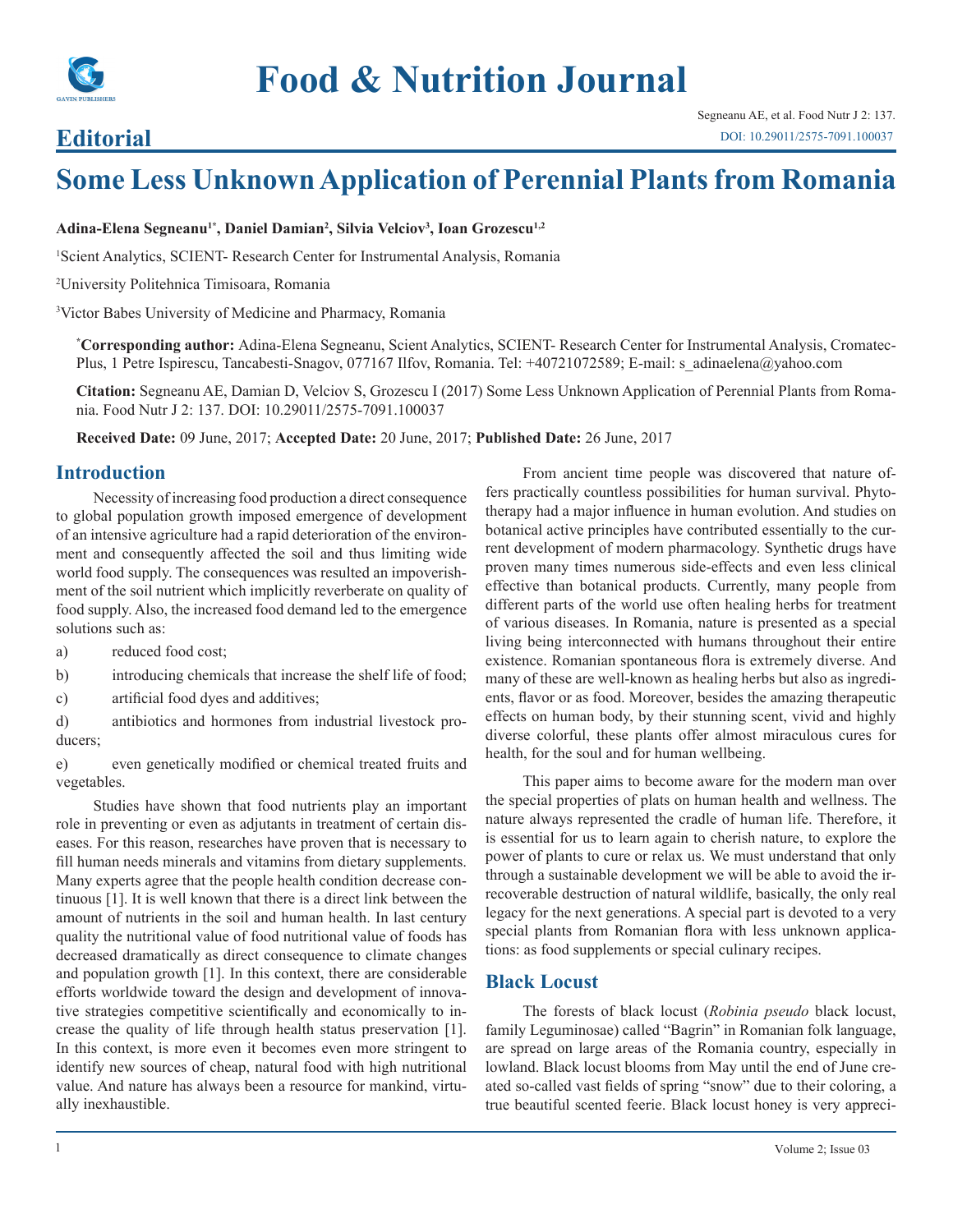ated for its delicious taste but also for therapeutic properties: immunostimulant, digestive disorders (ulcer, gastritis), bronchial, cardiovascular disorders, rheumatism, memory, insomnia, constipation, etc [2-13].

Unfortunately, it is less known that black locust flowers represent an effective cure for several ailments. It is demonstrated their benefic effect on most diverse and stronger pains. One of which is stress, the main problem with which modern man confronts daily can caused serious effects: insomnia, cancer, obesity, diabetes, depression, and cardiac diseases, and sometimes even suicide or mutilations.

Properly used, black locust flowers are a real reservoir of natural health agents with miraculous effects on our body. Their calming effect helps us better cope with problems or difficult states for health, to rest and relax better, detoxify organs and to remove naturally stomach ache or cough. Studies on chemical composition of flower black locust have revealed the presence of: volatile oils, tannins, sugars, chemicals mucilaginous, flavonoids, terpenes, a complex of substances with beneficial effects on health and well-being of human physical and mental [2-13]. In Romanian phytotherapy, black locust flowers are recommended for disorders which occur as result of an inadequate lifestyle, unbalanced diets, stress and, not least, the unhealthy diets: gastric burns, gastric and duodenal ulcer and gastritis, asthma, etc [2-3]. According different studies, the preparations with black locust flowers can be used to combat anxiety, irritability, physical and mental exhaustion and even sexual dysfunction [2-12]. Also, the treatment based on black locust flowers combats muscular cramps nervously generated, soothes coughs, soothes bouts of nervousness and irritation, anxiety and at the same time, may be beneficial in impaired memory, balance and vision [2-12].

Black locust flowers are used in Romania for different culinary preparations: the famous donuts, salads, syrup, sherbet, pancakes, jam, wine, brandy (tuica), liqueur, tea. The flowers are also used as flavoring and for perfumes.

### **Elder Plant**

Elder plant or *Sambucus nigra*, one of the harbingers of spring, belongs to the family Adoxaceae and is one of the oldest known medicinal plants. Across the globe there are more species of elder and among the best known are: i) *Sambucus nigra,* European elder called "Black elder", ii) *Sambucus canadensis*, the American black elderberry is an ornamental tree with white flowers and dark purple fruit and iii) Blue elder called Mexican Elderberry (*Sambucus nigra cerulea*) with cobalt-blue flowers [4-12].

The healing properties of elder plant are known for a very long time. The flowers were used in cosmetic treatments by the Egyptians, the Greeks used the root to prepare laxative teas and Indian tribes used the fruits and elderflower to prepare various medicinal potions. For this purpose, they use the elder fruits, flowers, leaves or the bark of stem [2-12,14].

Comparison with other healing herbs, the elder plant provides herbal medicine all its component parts: the leaves - because it contains aldehydes glycol, oxalate, and vitamin C, bark and roots for high content of tannins, resins and valerianic acid, ripe fruits that contain the most active ingredients such as organic acids, glycosides, alkaloids, anthocyanins, carotene, tannins, vitamins A, B and C, being appreciated both in herbal medicine and in kitchen [2-12,14]. The beneficial effects of elder powder, tincture, decoction and oil is manifested in action perspiration, diuretic, emollient, anti-rheumatic, laxatives and for headaches [2-12,14-16]. The elder also stimulates the body's resistance and has beneficial effects in a wide range of diseases: kidney, bladder and genitals, stimulates the kidneys, helps to dissolve urinary calculus. It is highly recommended on chronic nephritis, cystitis, renal colic, as an adjuvant in diets, in acute colds, influenza, respiratory failure, bronchitis, bronchial asthma, hoarseness, fever and sweating [2-12,14-16].

Later, different studies on elder compounds have evaluated their biological activity highlighting the presence of antioxidant, antiviral, immunomodulant, cardiotonic, hypotensive, laxative, antipyretic effects [15-17].

In Romania, the elder grows as a medium-sized tree and is found most often on the edge of forests, in lowland and hills. It is grown mainly for its flowers and fruits. The parts of the elder (root, stem, leaves, and flowers) contain a toxic sap which is why it is used with caution in dosages well controlled after drying, boiling or special treatment, when they become a real natural panacea. But a special attention must be given to the fruit administration as a laxative because uncontrolled quantities can generate adverse effects such as nausea, vomiting, heartburn, shortness of breath, convulsions [2,3].

The *sambucus* fruits and flowers are often used in culinary preparations. In Romania elder flowers are used to prepare true delicacies such as juice (socata), wine or sparkling wine, tea. And the fruits are used to obtain soup, fruit cakes, jam, jelly, food colorants, liqueurs, brandy, etc.

#### **Ramsons**

Besides snowdrops and other spring perennials, Ramsons (*Allium ursinum*) or wild garlic (bear's garlic) is a perennial plant that occurs in the first days of spring in the hill and mountain forests. It has strong green fleshy leaves, with small white flowers arranged in umbrella shape [2-12,15,16]. From botanical point of view, Ramsons is related to garlic, the leaves and stems have its taste and smell. but less strongly, and from a therapeutic standpoint the action of Ramsons is stronger than garlic, proven scientifically, fact explained in that being of wildlife, free grown, uninfluenced by human intervention thus keeping the native attributes. Ramsons could not be naturalized or cultivated being a wild species. It grows only in the forests of oak, beech or ash from Central Europe, including Romania. And the highest quality is to purify the body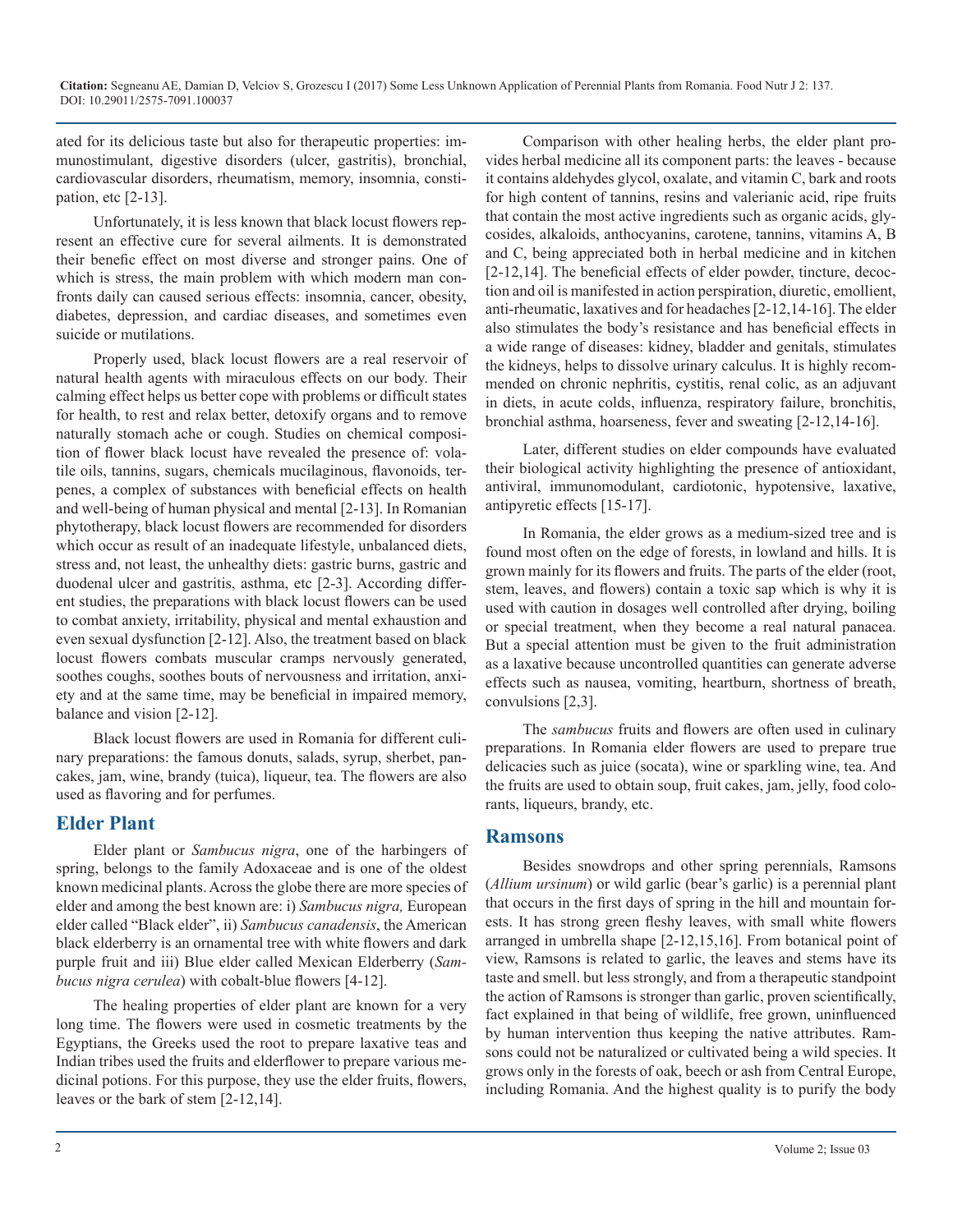**Citation:** Segneanu AE, Damian D, Velciov S, Grozescu I (2017) Some Less Unknown Application of Perennial Plants from Romania. Food Nutr J 2: 137. DOI: 10.29011/2575-7091.100037

starting from the stomach and intestines, liver and gallbladder, blood vessels, which is why it is called the human body "Soap" [2-12,15,16,18,19].

The chemical composition of wild garlic contains is quite complex [2-12,15,16,18,19]. There was identified: essential oil, levulose, sulfur combinations, carotenoids, adenosine, trace elements and vitamins A, C, B complex vitamins, mineral salts of calcium, iron, phosphorus, sodium, copper, etc. [2-12,15,16,18,19]. The plant is very appreciated in phytotherapy and is used in the treatment of a large number of disorders. The beneficial effects are greatly enhanced after cure of fresh leaves and wild garlic juice. But also, it is used the plant tincture [2-12,15,16,18,19]. Leaves used fresh, as juice or tincture treats thrombophlebitis and thrombosis due to their highly efficient blood fluidization and antiplatelet activity [2-12,15,16,18,19]. Due to its strong depurative properties, it helps purify the blood, liver, has beneficial effects on excretory system, improve endocrine activity and cerebral circulation. The plant is used as a good remedy for rheumatism [2-12,15,16,18,19]. The wild garlic has a highly content in adenosine. According to recent studies this biomolecule is assigned an important role in lowering cholesterol, prevents thrombus formation and reduces blood pressure [2-12,15,16,18,19]. Ramsons is considerate as the ideal adjuvant treatment of heart disease, the active substances have antihypertensive effect, improve the memory, prevent arteriosclerosis and banish many other diseases and ailments [2-12,15,16,18,19]. For external use, Ramsons treat eczema, herpes, and various chronic skin diseases [2-12,15,16,18,19]. In Romanian kitchen, Ransoms is used for different salads, puree, pies, pasta, soups, omelettes, sauces, meat balls, stews.

#### **Nettle**

The nettle (*Urtica dioica,* family Urticaceae) often considerate as a deemed weed is a perrennial well-known healing herb from ancient times. Grows in gardens, pastures, roadside and water, forests, etc [2-12,15,16,19]. The therapeutic and food properties of nettles are offered by the multitude of bioactive substances contained: amino acids, carbohydrates, proteins, sterols, amines, ketones, ketones, flavonoids, tannin, essential oils, acetic acid, formic acid, vitamins  $(A, B<sub>2</sub>, C and K)$ , minerals (iron, calcium, magnesium, silicon, potassium, manganese) [2-12,15,16,18]. Withal nettle contain a toxin still incompletely identified that will be responsible for irritating on the skin [2-12,15-18].

The main therapeutic properties of nettle are the following: regenerating, remineralizing, hemostatic, depurative, diuretic tonic, anti-inflammatory, antiproliferative, antidiarrheal, antibacterial, hypoglycemic antioxidant, antimicrobial, anti-ulcer, astringent, cicatrizating and analgesic effect. In traditional medicine nettle is used as juice, syrup, tincture, infusion, gargles, compresses, baths with nettle leaves and root infusion [2-12,15,16,18,20,21]. In food are used only young plants collected from unpolluted places, away from roads, urban or industrial centers.

Romanian kitchen used nettle for preparation of many dishes: soup, puree, omelettes, sauces, stews, pies, polenta with nettle puree, pudding of rise with nettle, tarts, nettle borsht, nettle pilaf, nettle ciulama, soufflé, rolls, pancakes, mancarica. Nettle extracts are also extensive used in Romanian cosmetic industry to produce soaps, shampoo.

# **Garden orache**

Garden orache (*Atriplex hortensis*) or French spinach is an annual plant belongs to Amaranthaceae family [2-12,15-19]. The plant is used for a very long time in phytotherapy for its depurative, detoxifing, antioxidant, regeneration, immunomodulant, cardiovascular, digestive properties [2-12,15-19]. Beside these, orache has great nutritional value due to its high contain of carbohydrates, proteins, carotenoids, oxalic acid, vitamins, minerals (K, P, Ca), chlorophylls and fibers [2-12,15-19].

In Romania orache is a basic ingredient for preparation of many delicious dishes: soups, borscht (vegetable, lamb, yeanling, smoked pork meat), pies, sarmale, mancarica with smoked ciolan, tarts, salt cakes (appetizer), omelettes, piuree, ciulama, soufflé, rolls, orache pilaf, pasta, pies, langos with orache, salads.

#### **Sorrel**

Garden sorrel (*Rumex acetosa)* is a [perennial](https://en.wikipedia.org/wiki/Perennial_plant) [herb](https://en.wikipedia.org/wiki/Herbaceous_plant) belong to [Polygonaceae](https://en.wikipedia.org/wiki/Polygonaceae) family, unpretentious in terms of climate and soil quality. Plant grows both the shade and land exposed to the sun. It occurs from plains to alpine meadows [2-12,15-19]. Althrough for a long period has been considerated as a weed, worthless, currently there are sorrel cultures in many countries. Its sour taste recommends this plant an important food ingredient in different cuisines from Africa, Europe and Asia [2-12,15-19].

In Romania, there are several varieties of sorrel. Most valuable for culinary and therapeutic purposes are cultivated species *Rumex acetosa* (big sorrel) and the spontaneous *Rumex acetosella* (petty sorrel or rabbit sorrel), Rumex crispus (curly dock, or curly stevia), *Rumex alpestris* (shepherd sorrel) and *Rumex scutatus*. There are no major differences between these species. Their tastes are quite identical and they have practically the same chemical content [2,3]. There are used mainly the sorrel leaves, contain large amount of: vitamins (A, C, K, E, H, PP and B complex), oxalic acid, essential oils and acids, minerals (iron, magnesium, phosphorus, sulfur and silicon), proteins, sugars, tannins, fibers [2-12,15-19].

Due to their high content of phenolic compounds, the sorrel root is used for various therapeutic purposes: detoxification, treatment of liver disease, to treat skin diseases and even malignant or benign tumors [2-12,15-19]. As medicinal plant, sorrel very different applications: anaemia, lowering of cholesterol, vitamin deficiencies, gastritis, regulates blood pressure, detoxifying, hepatic diseases, anti stress, antioxidant, cancer, antiviral and skin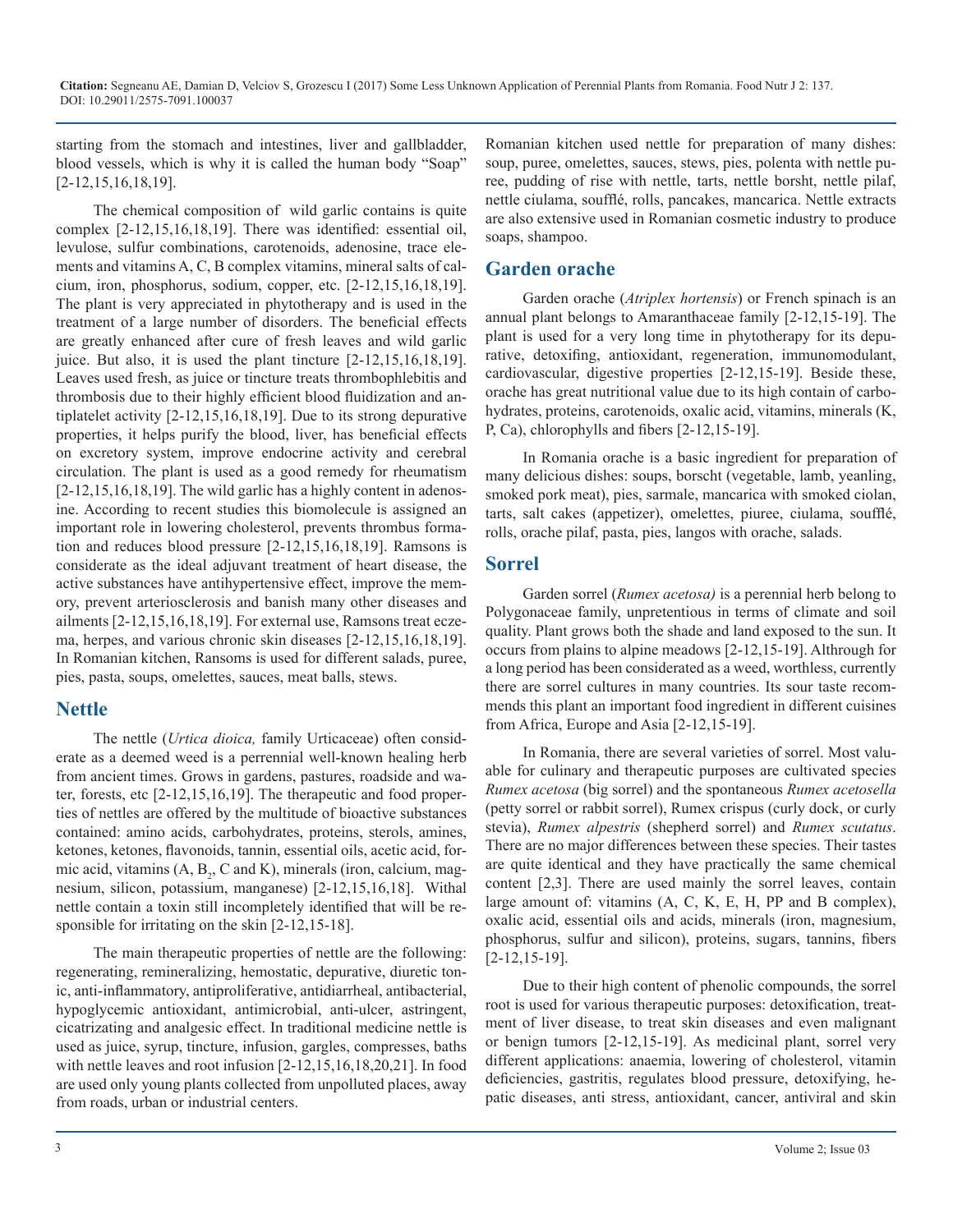diseases, weight loss. Due to the high content of oxalic acid, sorrel is not recommended in rheumatic or kidney diseases [2-12,15-19]. Romanian cuisine there is many recipes with sorrel: soups, salads, sorrel mancarica, fish dishes, potatoes stew with sorrel, lamb dishes, sauces, ciulama with eggs, piuree.

#### **Dandelion**

Dandelion (*Taraxacum officinale*, family [Asteraceae\)](https://en.wikipedia.org/wiki/Asteraceae) is a perennial plant with long leaves and yellow flowers and is present in temperate climate in the greatest time of year. Dandelion is a medicinal plant used for centuries in Europe, North America and Asia [2-12,15-19]. Main phyto compounds identified in dandelion (root and leaves) are: taraxacin, taraxacerin, phenolic acids, tanins, carotene, terpenoids, flavonoids, sterols, carbohydrates (inulin, etc) vitamins (A, B complex, C, D), minerals (B, Ca, K, Cu, P, Mg, Mn, Cl, Si, Zn)[2-12,15-19,22].

The biological activity of the plant is complex: choleretic, anti-inflammatory, antioxidative, anti-carcinogenic, analgesic, anti-hyperglycemic, anti-coagulatory, laxative, astringent, diuretic, tonic [2-12,15-19,22]. This folk medicine recommend this plant for a great variety of disorder: digestive [\(cirrhosis](https://www.herbal-supplement-resource.com/cirrhosis-remedies.html), hepatitis, gastritis, dyspepsia, biliary dischiesis, constipation), anemia, mastitis, respiratory diseases (bronchitis, pneumonia), dermatological disorders (acne, eczema, psoriasis), [osteoarthritis,](https://www.herbal-supplement-resource.com/alternative-osteoarthritis-treatments.html) gout, hypertension, muscular spasm, etc [2-12,15-19,22].

All components of the plant (flower, root, leaves) are used for culinary preparations. Most common are leaves for salads, root for coffee substitute and flower for dandelion oil. In Romanian kitchen dandelion are used to prepare: syrup, jam, salad, honey, soups, dandelion flower in dough, salad, tea and smoothie. Also from can be obtain oil dandelion for cosmetic use and different kind of pain (breast, muscle, etc)

#### **Red Clover**

Red clover (*Trifolium pratense*, family [Fabaceae\)](https://en.wikipedia.org/wiki/Fabaceae) is herbaceous perennial plant occurs in Europe, America, Africa and Asia both cultivated as animal feed or sponstaneous in meadows [2-12,15-19]. Plant contain: isoflavons (daidzein and genistein), isoflavonoids, volatile oils, sterols, phenolic acids (including salycilic acid), terpenes, minerals (Ca, Cr, Mg, P, K, Si), vitamins (A, E, C, B complex) [2-12,15-19,23,24]. The red clover is known as a healing herb for women infertility, menopause due to the presence of high amount of isoflavons, a phytoestrogens that in human body mimic estrogen activity [23,24]. The other therapeutic propertis includ: dermatological disorders (eczema, psoriasis, skin injuries, burns, melanom), anticancer, osteoporosis, detoxified effect, prevention of cardiovascular diseasis, cough [2-12,15-19,23,24].

Unfortunately, nowadays the red clover had only few culinary applications. Romanians consume it as: honey, salads, juice, tea, jelly, wine, cakes. Food supplements based on red clover are very appreciated on Romanian market.

# **Conclusions**

Studies on phytotherapeutic properties of healing herbs used for very long time in folk medicine still continues to represent a top subject in order to identify new natural bioactive compounds with high pharmacological activity. Another important reason consists in fact that most of perennial plants considered by modern humans as simply worthless weeds, due to their high nutrient value could represent an efficient, available and cheep alternative to processed foods. It should not be forgotten that, there are a synergic interdependence between a balanced nutrition and human health which represent an integrant part of food security concept.

#### **References**

- 1. [Global Nutrition Report 2015: Actions and Accountability to Advance](https://books.google.co.in/books?id=kdqICgAAQBAJ&printsec=frontcover&dq=Global+Nutrition+Report+-+Actions+and+Accountability+to+Advance+Nutrition+and+Sustainable+Development,+2015,+International+Food+Policy+Research+Institute&hl=en&sa=X&ved=0ahUKEwipkJbK5t)  Nutrition and Sustainable Development, 2015, International Food Poli[cy Research Institute, Washington USA, ISBN: 978-0-89629-883-5.](https://books.google.co.in/books?id=kdqICgAAQBAJ&printsec=frontcover&dq=Global+Nutrition+Report+-+Actions+and+Accountability+to+Advance+Nutrition+and+Sustainable+Development,+2015,+International+Food+Policy+Research+Institute&hl=en&sa=X&ved=0ahUKEwipkJbK5t)
- 2. Bojor O (2003) Ghidul plantelor medicinale şi aromatice de la A la Z. (ed.) Fiat Lux, ISBN 973-9250-68-8.
- 3. [Bojor O, Perianu C \(2005\) Pledoarie pentru viaţă lungă: sănătate prin](https://adelina1954.files.wordpress.com/2015/01/17563907-ovidiu-bojor-sanatate-prin-seminte-legume-si-fructe.pdf)  semințe,legume și fructe. (A 3-a edition), București: Fiat Lux, 2005, [ISBN 973-9250-85-8.](https://adelina1954.files.wordpress.com/2015/01/17563907-ovidiu-bojor-sanatate-prin-seminte-legume-si-fructe.pdf)
- 4. [Sandberg F, Corrigan D \(2001\) Natural Remedies. Their Origins and](https://books.google.co.in/books?id=dOtpKTKkMcYC&printsec=frontcover&dq=Natural+Remedies.+Their+Origins+and+Uses,&hl=en&sa=X&ved=0ahUKEwi1xpX46dXUAhVCRY8KHcSZAc8Q6AEIIzAA#v=onepage&q=Natural Remedies. Their Origins and Uses%2C&f=false)  Uses, New York, Taylor & Francis.
- 5. [Phillipson JD \(2001\) Phytochemistry and medicinal plants. Phy](http://doi.org/10.29011/2575-7091. 100037)tochemistry 56: 237-243.
- 6. Bone K**,** [Mills S \(2012\) Principles and practice of phytotherapy: mod](https://books.google.co.in/books?id=5V1QlqHazcwC&printsec=frontcover&dq=Principles+and+practice+of+phytotherapy:+modern+herbal+medicine.+(2nd+edition&hl=en&sa=X&ved=0ahUKEwjHxpbS6tXUAhXIOo8KHd0NAEkQ6AEIIzAA#v=onepage&q=Principles and practice of ph)[ern herbal medicine. \(2nd edition\), Churchill Livingstone Elsevier,](https://books.google.co.in/books?id=5V1QlqHazcwC&printsec=frontcover&dq=Principles+and+practice+of+phytotherapy:+modern+herbal+medicine.+(2nd+edition&hl=en&sa=X&ved=0ahUKEwjHxpbS6tXUAhXIOo8KHd0NAEkQ6AEIIzAA#v=onepage&q=Principles and practice of ph)  [ISBN: 9780443069925.](https://books.google.co.in/books?id=5V1QlqHazcwC&printsec=frontcover&dq=Principles+and+practice+of+phytotherapy:+modern+herbal+medicine.+(2nd+edition&hl=en&sa=X&ved=0ahUKEwjHxpbS6tXUAhXIOo8KHd0NAEkQ6AEIIzAA#v=onepage&q=Principles and practice of ph)
- 7. [Mills SY, Bone K \(2004\) The Essential Guide to Herbal Safety. \(1st edi](https://www.elsevier.com/books/the-essential-guide-to-herbal-safety/mills/978-0-443-07171-3)tion), Churchill Livingstone Elsevier, ISBN: 9780443071713.
- 8. [Davies JR \(2013\) The Complete Home Guide to Herbs, Natural Heal](https://books.google.co.in/books?id=dVy7gZH1_RMC&dq=The+Complete+Home+Guide+to+Herbs,+Natural+Healing,+and+Nutrition,+2004,+Crossing+Press&hl=en&sa=X&ved=0ahUKEwi5jOK469XUAhUFv48KHeLDBb0Q6AEIMTAC)ing, and Nutrition. Crossing Press, ISBN-10: 1580911455.
- 9. Francesco B, Corbetta F (1985) The Complete Book of Health Plants: Atlas of Medicinal Plants, Crescent Books, New York.
- 10. [Roy G \(1988\) Edible Wild Plants, a Guide to Natural Foods. \(van der](https://books.google.co.in/books?id=9owMAQAAMAAJ&q=Edible+Wild+Plants,+a+Guide+to+Natural+Foods&dq=Edible+Wild+Plants,+a+Guide+to+Natural+Foods&hl=en&sa=X&ved=0ahUKEwjMo4fa7NXUAhULtY8KHWTGDVMQ6AEIIzAA)  Marck Editions), New York.
- 11. [Schulz V, Hänsel R, Tyler VE \(2001\) Rational Phytotherapy. A Physi](http://www.springer.com/gp/book/9783642980930)cian's Guide to Herbal Medicine. (4th Edition), Berlin, Springer-Verlag.
- 12. [Tyler VE \(2000\) Herbal medicine: From the past to the future. Public](https://www.ncbi.nlm.nih.gov/pubmed/11276292)  Health Nutr 3: 447-452.
- 13. [Veitch NC, Elliott PC, Kite GC, Lewis GP \(2010\) Flavonoid glycosides](https://www.ncbi.nlm.nih.gov/pubmed/19948349https:/en.wikipedia.org/wiki/Phytochemistry_%28journal%29)  of the black locust tree, *Robinia pseudoacacia* (Leguminosae). Phy[tochemistry 71: 479-486.](https://www.ncbi.nlm.nih.gov/pubmed/19948349https:/en.wikipedia.org/wiki/Phytochemistry_%28journal%29)
- 14. No authors (2005) *Sambucus nigra* [\(Elderberry\) Monograph. Alterna](https://www.highbeam.com/doc/1G1-131086134.html)[tive Medicine Review, Thorne Research, Inc 10: 51-55.](https://www.highbeam.com/doc/1G1-131086134.html)
- 15. [Duke JA, Bogenschutz-Godwin MJ, duCellier J, Duke PAK \(2002\)](https://books.google.co.in/books?id=8AJkBmPDRUUC&dq=Handbook+of+Medicinal+Herbs,+2nd+edition&hl=en&sa=X&ved=0ahUKEwixt6ai7tXUAhWMro8KHVb5CSgQ6AEIIzAA)  Handbook of Medicinal Herbs. (2nd edition), CRC Press LLC.
- 16. [Tutin TG, Heywood VH, Burges NA, Valentine DH, Walters SM \(2001\)](https://en.wikipedia.org/wiki/Special:BookSources/978-0-521-80570-4)  Flora Europaea. volume 2, Cambridge University Press, ISBN 978-0- [521-80570-4.](https://en.wikipedia.org/wiki/Special:BookSources/978-0-521-80570-4)